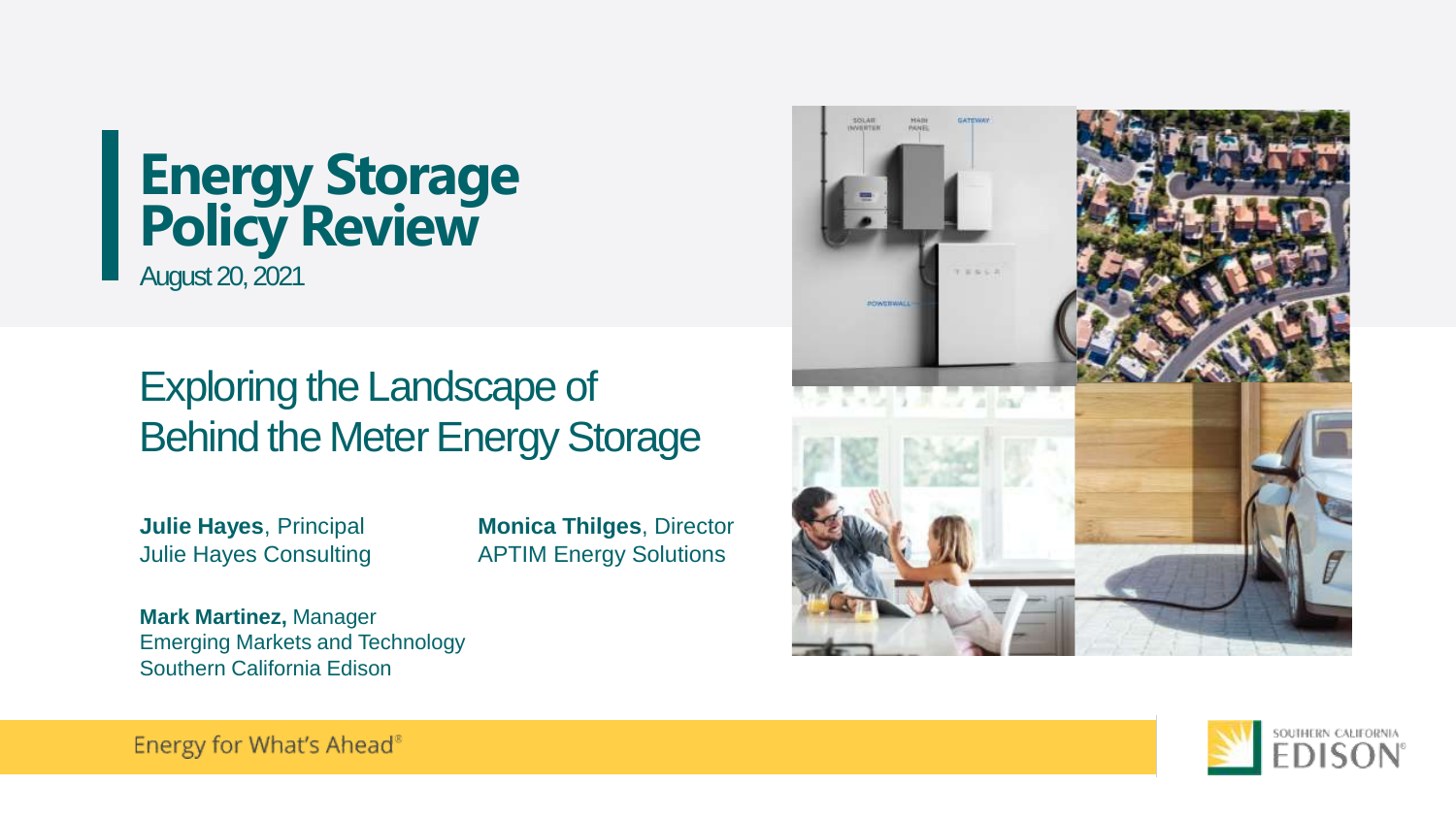

- Status and forecasts of energy storage deployments
- Case for Behind the Meter
- Mandates & policy drivers
- Utility program models
- Key takeaways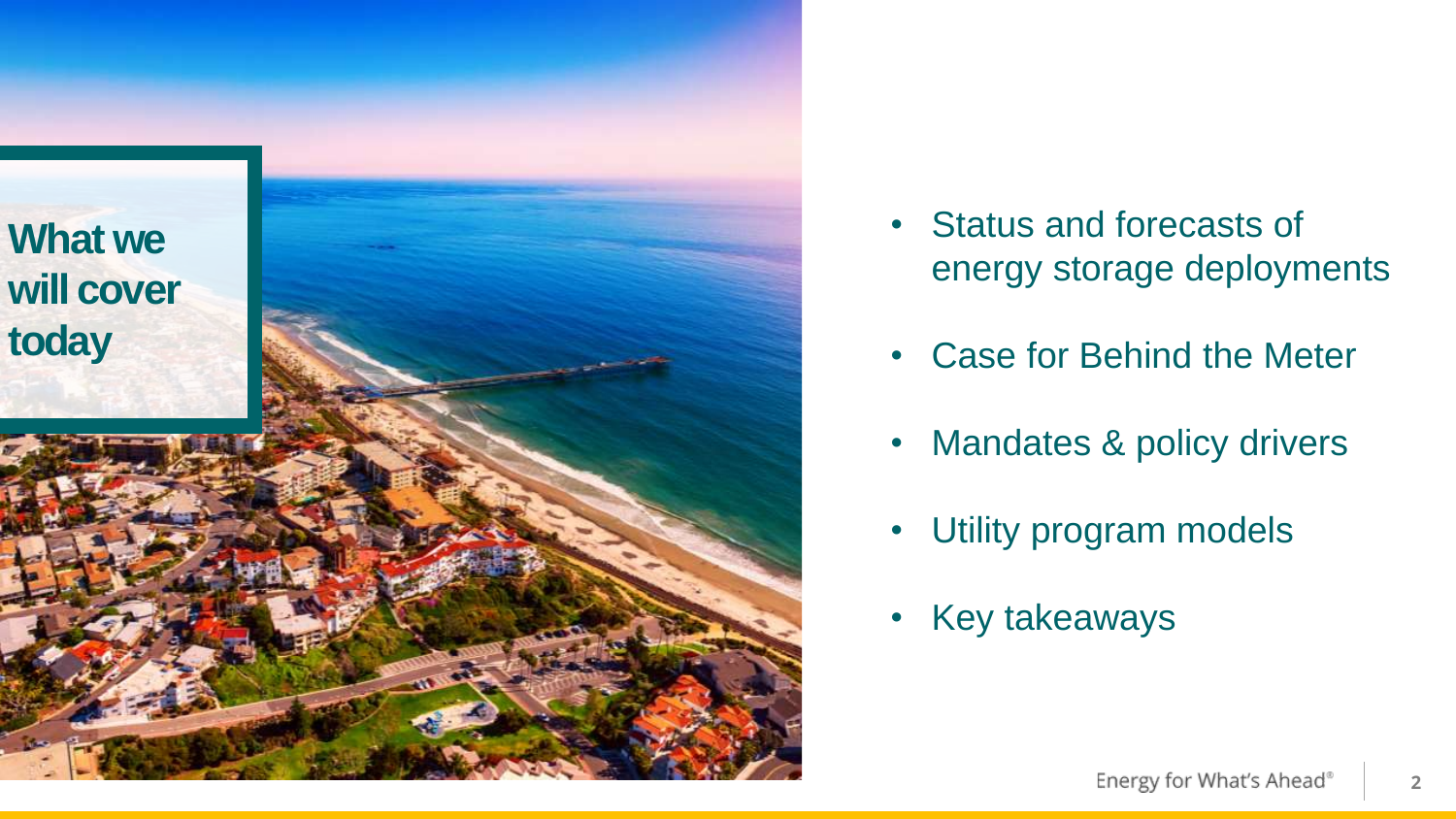# Leading Energy Storage States

Two FTM projects in California and a buzzing residential market keep the state in the top spot

### Top three markets by segment in Q1 2021 (energy capacity)

| <b>Rank</b>    |  | <b>Residential</b> | <b>Deployments (MWh)</b> | <b>Non-residential</b> | <b>Deployments (MWh)</b> | <b>Front-of-the-meter</b> | <b>Deployments (MWh)</b> |
|----------------|--|--------------------|--------------------------|------------------------|--------------------------|---------------------------|--------------------------|
|                |  | California         | 117.8                    | <b>Massachusetts</b>   | 34.2                     | California                | 580                      |
| 2 <sup>7</sup> |  | "All Others"       | 25.3                     | California             | 17.8                     | N/A                       |                          |
| $\mathcal{S}$  |  | Hawaii             | 23.8                     | New York               | 6.4                      | N/A                       |                          |

Source: Wood Mackenzie Power & Renewables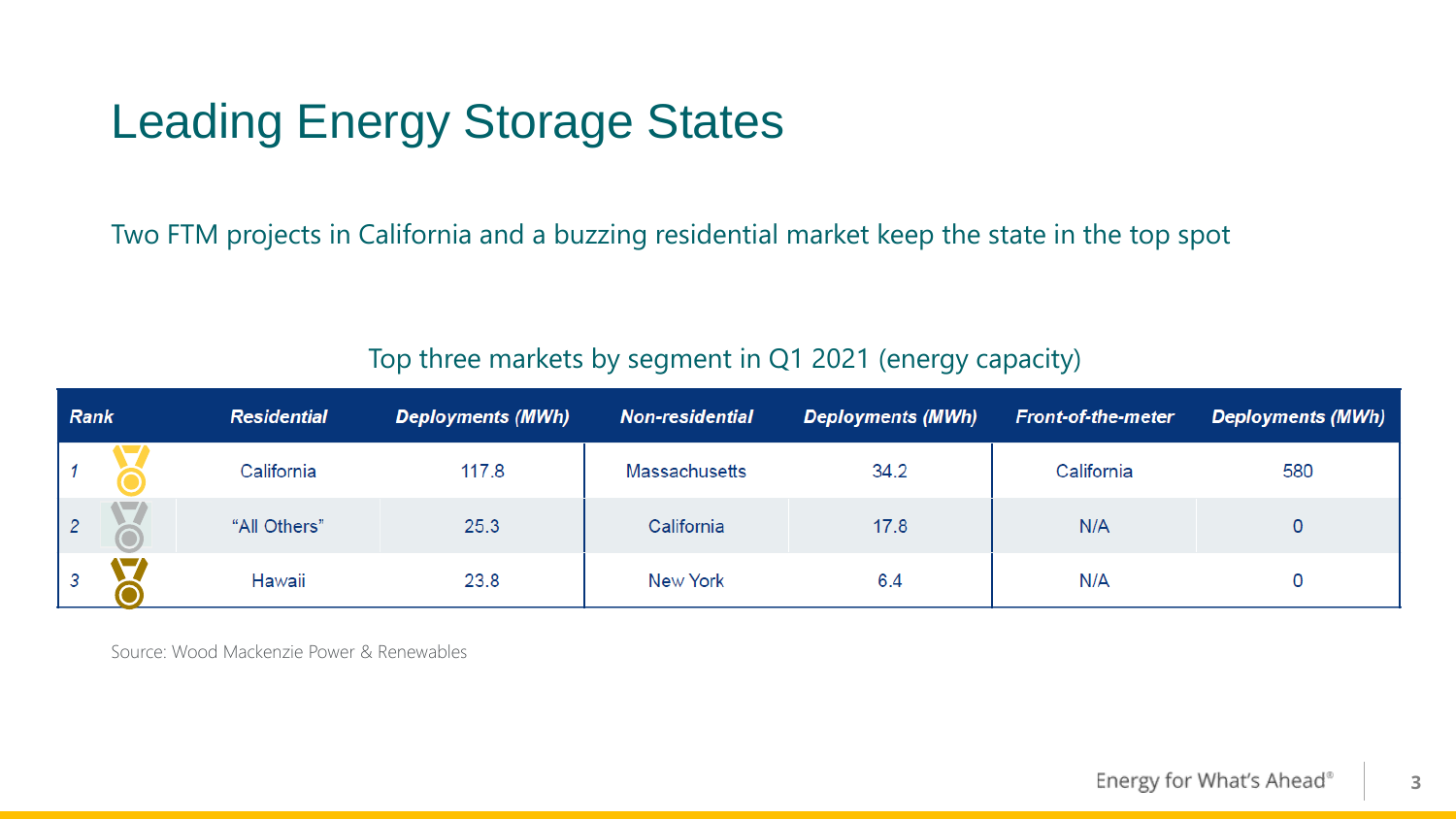# U.S. Deployment Forecast

U.S. energy storage annual deployment forecast, 2012-2026E (MWh)



Source: Wood Mackenzie Power & Renewables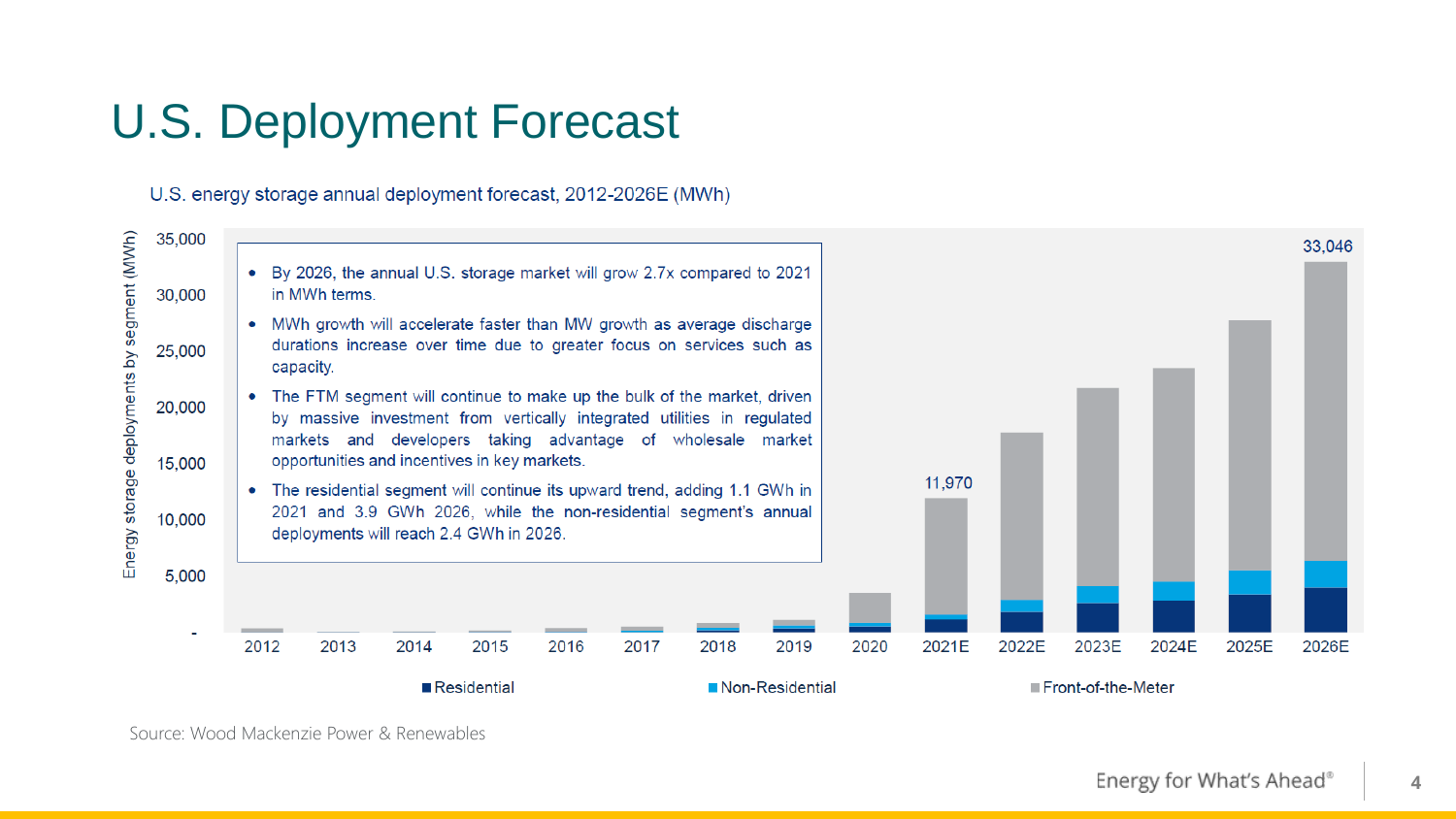# The California Perspective

Behind-the-meter (BTM) storage in SCE's service territory is projected to grow at 29% Compound Annual Growth Rate (CAGR) between 2019 and 2030 based on existing incentives and a declining technology cost curve, subsidized by SGIP.

### **Battery Prices Keep Tumbling** Lithium Ion Forecast (\$/kWh) 384 350



 $\blacksquare$  Cell  $\blacksquare$  Pack

|                                      | 2020   | 2021   | 2022   | 2023   |
|--------------------------------------|--------|--------|--------|--------|
| <b>Behind The Meter Energy</b>       |        |        |        |        |
| <b>Storage Installs (Cumulative)</b> | 11,600 | 18,000 | 26,000 | 35,000 |
| <b>MW</b>                            | 260    | 323    | 398    | 486    |

Source: Bloomberg New Energy Finance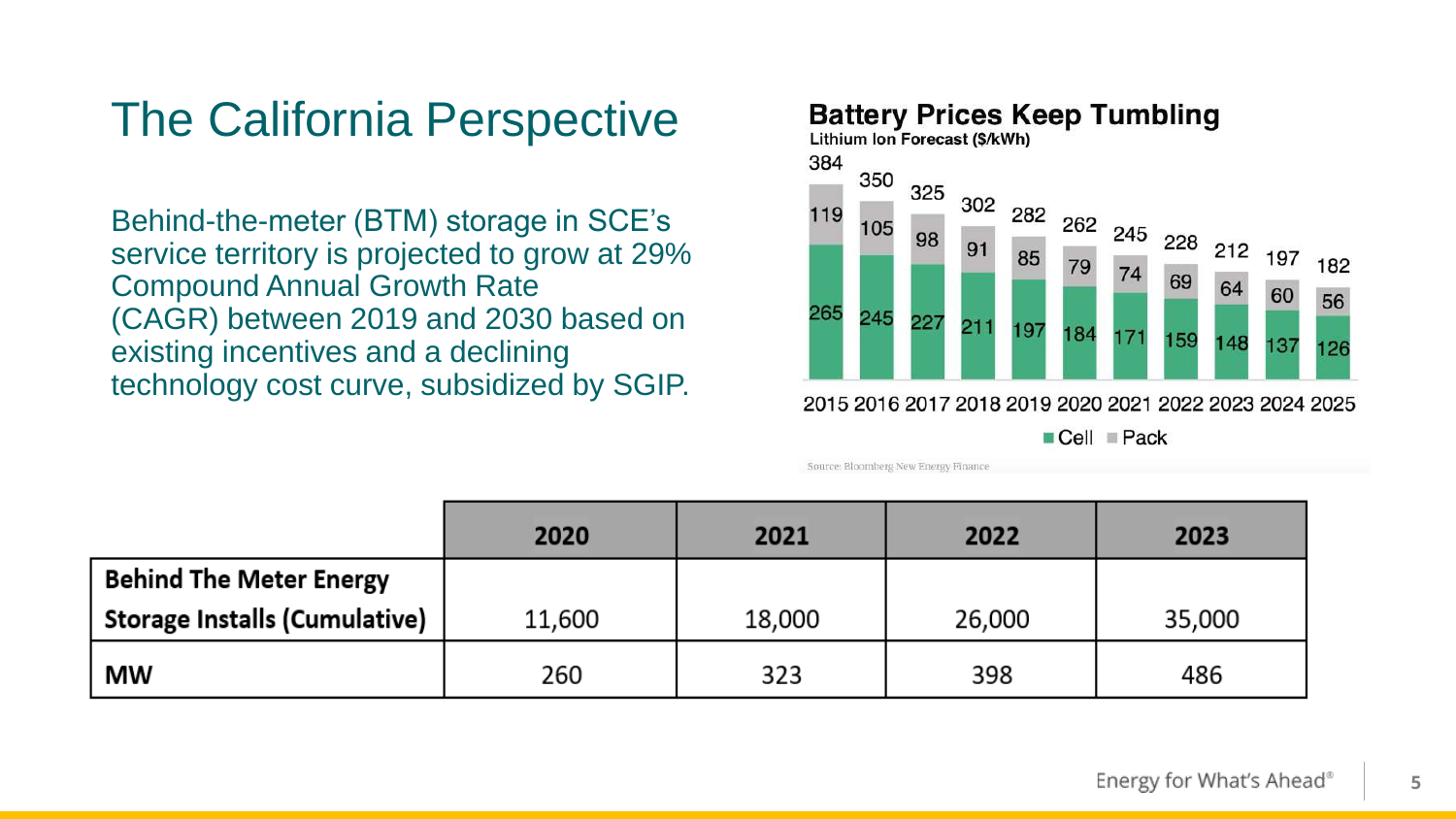# California Energy Storage Snapshot

## % of Energy Storage Rated Capacity (kW) by System Classification and Sector

| <b>Classification</b>      | <b>Residential</b> | <b>Non-Residential</b> |
|----------------------------|--------------------|------------------------|
| Solar + Storage            | 96.6%              | 32.6%                  |
| Solar + Other              | 0.2%               | 4.0%                   |
| <b>Stand Alone Storage</b> | 3.1%               | 63.4%                  |

### **Energy Storage Capacity by Sector**



Number of Installed Systems by Sector

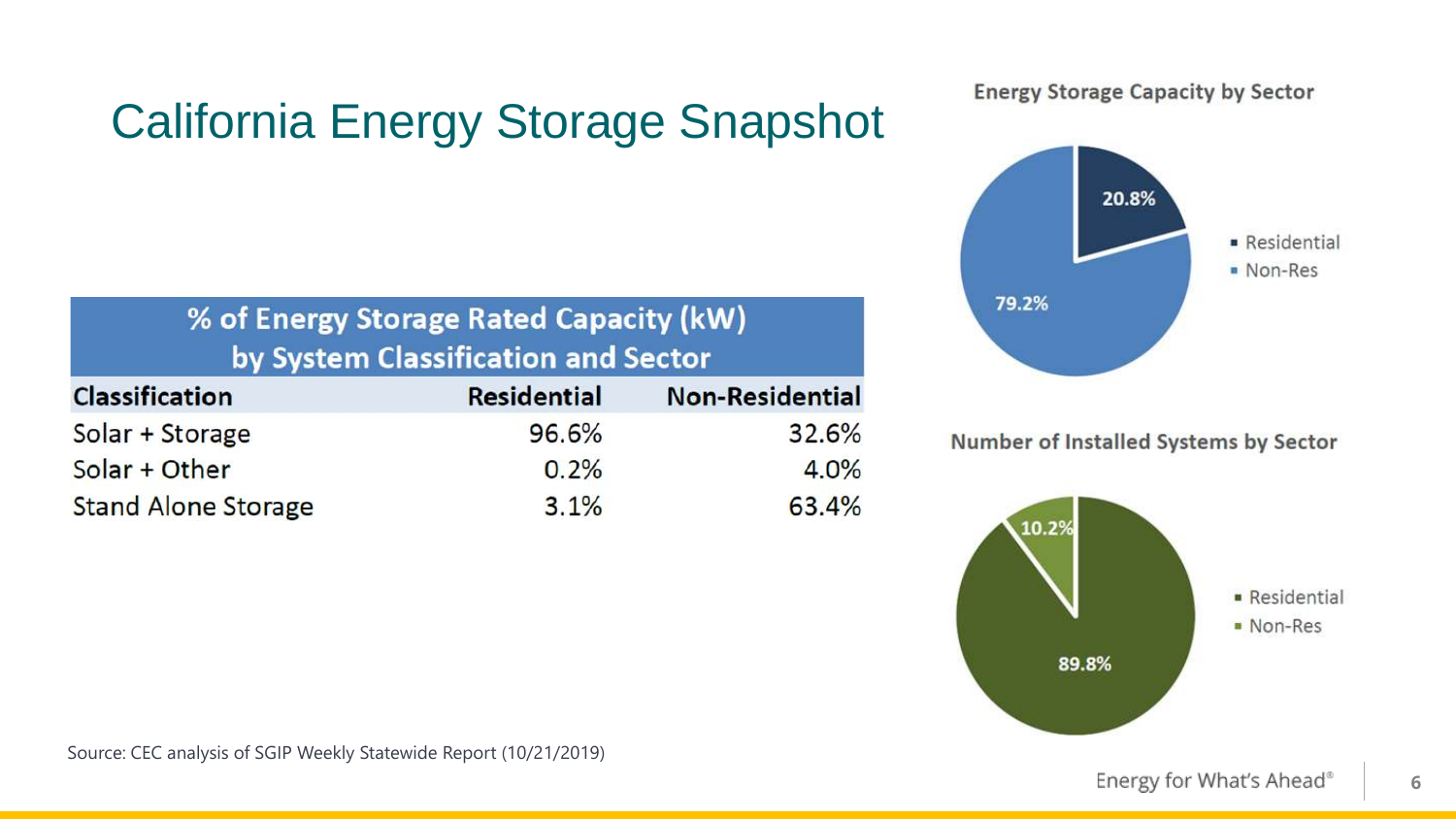# The Case for BTM Storage

Different states have been early movers incorporating batteries and other flexible behind-the-meter (BTM) resources into new programs. Multiple forces collectively make a compelling case for battery storage. The utilities in California are under pressure to quickly scale up deployment of their battery programs.

### Multiple Forces Influence Development of BTM Energy Storage

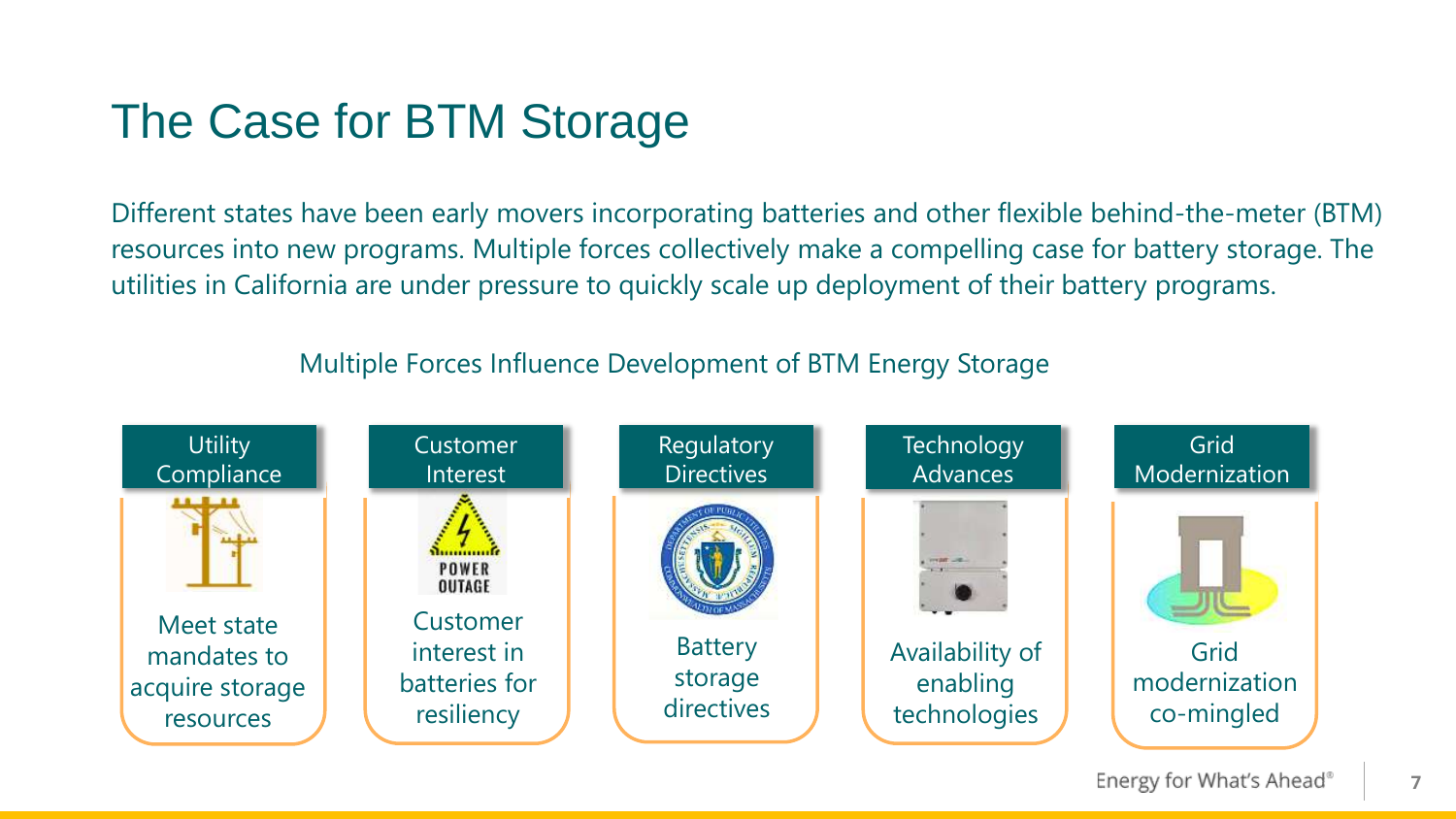# The Case for BTM Storage Programs

### **Customers**

BTM battery programs democratize ownership and confers benefits by making energy storage accessible to all. Owners of these assets are compensated for battery dispatch in these programs and additionally improve their own resilience to grid disturbances with ready access to an onsite source of power.

### **Utilities**

Utilities benefit from BTM assets because they do not incur the cost or responsibility of energy storage ownership. The programs are structured so that utilities only pay for actual load reductions during DR events. Long duration contracts create a pipeline and increase program efficiencies.

### **Regulators**

BTM battery programs offer a tool for achieving various state goals, including RPS, GHG, clean peak and more.

### Battery Industry

The program offers standardization and continuity needed to rapidly grow a market. The emphasis on aggregated dispatch of BTM storage makes it possible for a wide range of battery projects to participate.

### Wholesale Market

Improved local grid reliability can alleviate wholesale market operational issues.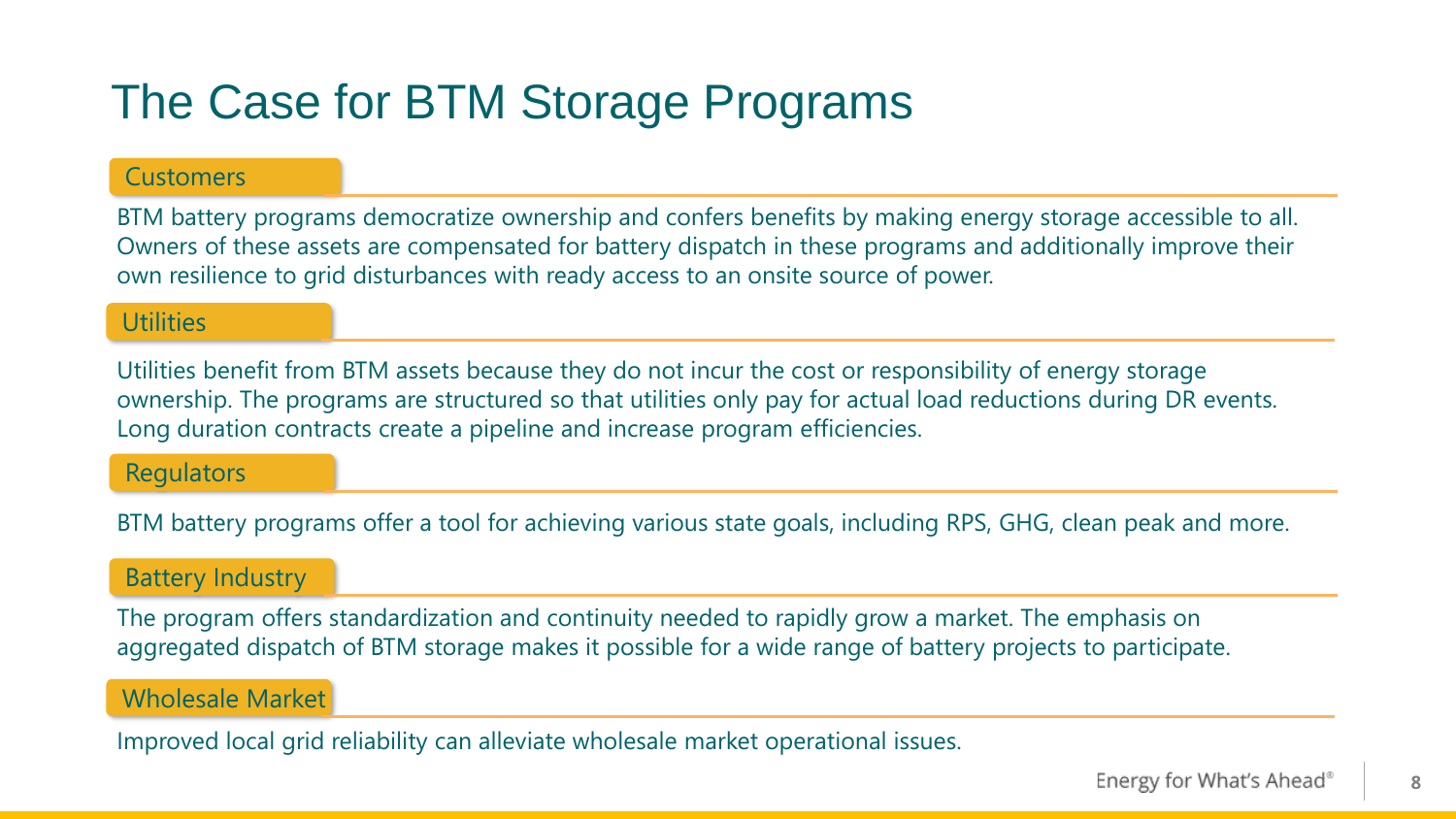# Why Customers Invest in BTM

| Value                                                      | <b>Use Case</b>             | <b>Description</b>                                                                                                                                                                    |  |
|------------------------------------------------------------|-----------------------------|---------------------------------------------------------------------------------------------------------------------------------------------------------------------------------------|--|
| <b>Bill Savings</b>                                        | Demand Charge Reduction     | Energy storage can lower a customer's peak demand or shift to off-peak demand<br>periods.                                                                                             |  |
|                                                            | Time-Of-Use Bill Management | Energy storage can shift loads, charging during times of low demand and discharging<br>during times of high demand.                                                                   |  |
| Increased<br>Distributed<br>Generation<br>Self-Consumption | Solar plus Storage          | Energy storage can store excess distributed generation to offset future consumption from<br>the utility.                                                                              |  |
| Resiliency                                                 | <b>Backup Power</b>         | Energy storage can provide backup power in the event of an outage (if utilities allow).<br>This can apply to residential, commercial, or industrial customers, as well as microgrids. |  |

Source: APPA (2019), Behind the Meter Energy Storage – What Utilities Need to Know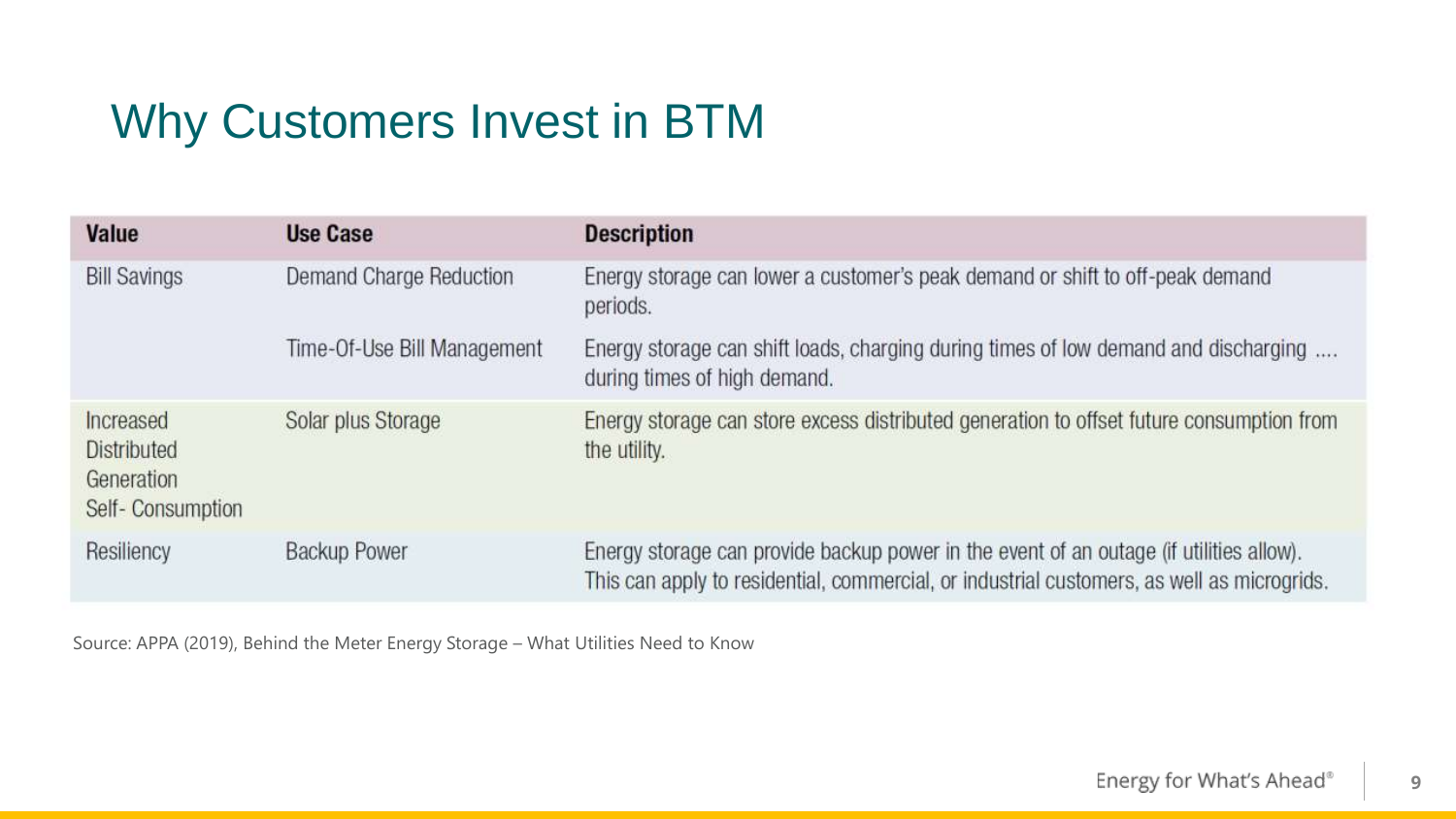# Why Utilities should interact with BTM

- Deferral or avoidance of infrastructure investments
- Reduced payments to wholesale power suppliers
- Reduced need for curtailment of intermittent renewables
- Demand response opportunities with Virtual Power Plants
- Increased system efficiency and localized load factor
- Increased service offering opportunity
- Reduce peak demand/avoid investments in generation

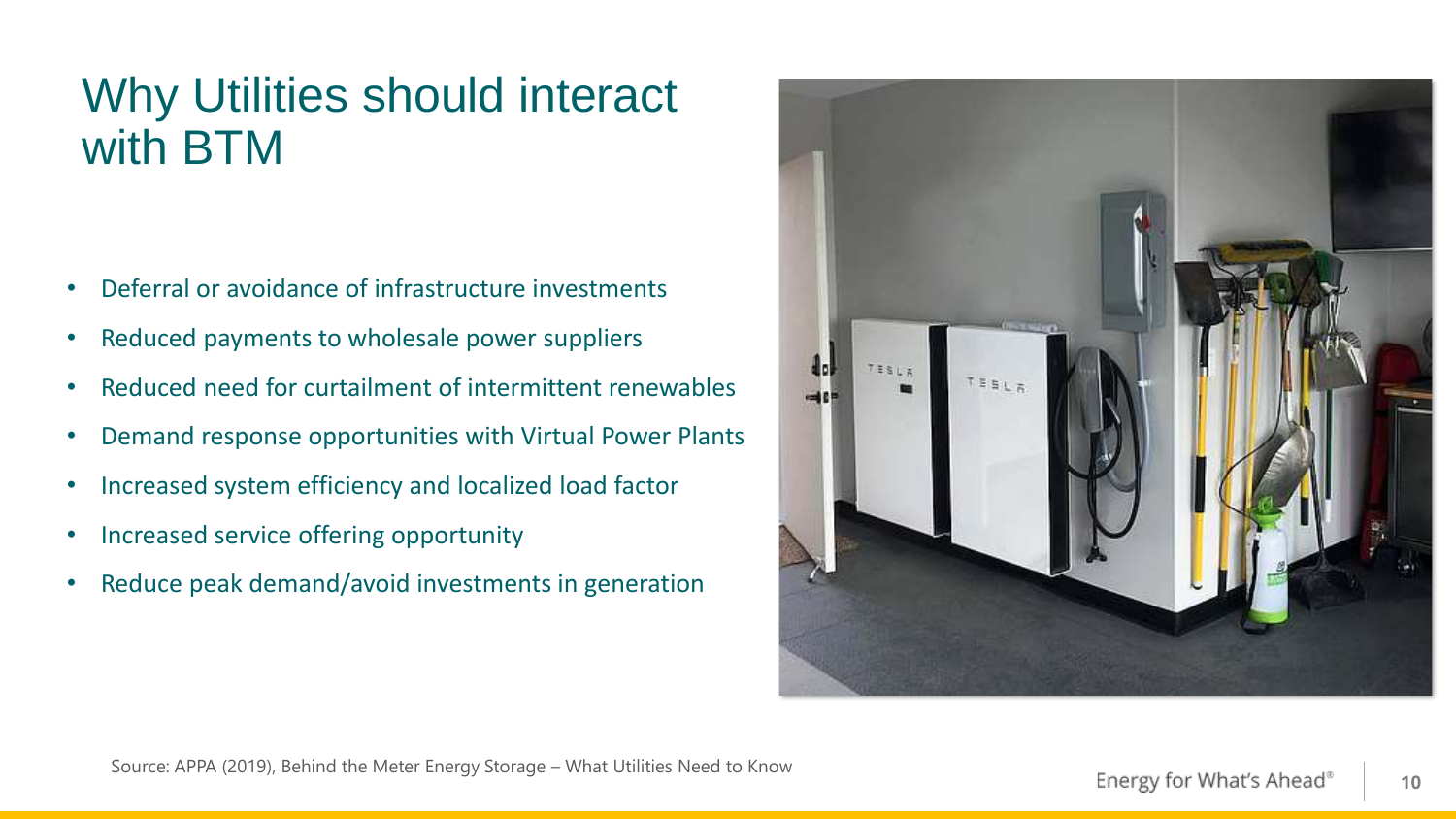## State Policies Drive Storage Adoption

- $\checkmark$  Procurement mandates and targets
- $\checkmark$  Including storage in clean energy goals
- $\checkmark$  Including storage in the planning process
- $\checkmark$  Resiliency and reliability objectives
- $\checkmark$  Interconnection process improvements
- $\checkmark$  Financing and tax incentives
- $\checkmark$  Technology demonstration programs and studies
- $\checkmark$  Workforce and economic development



**Energy Storage Financial Incentives** 

www.dsireusa.org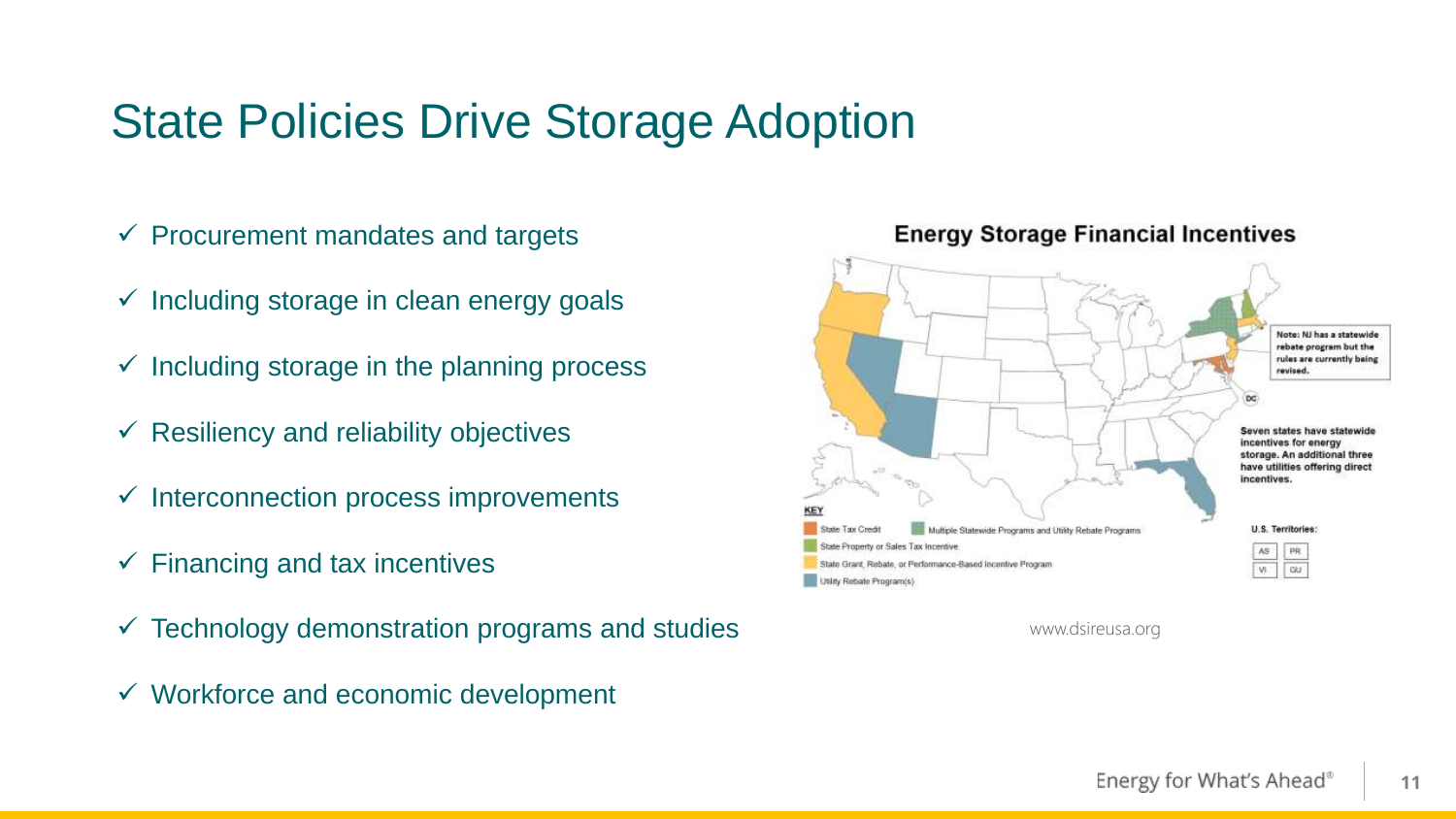## Federal Policy Actions

- Proposed Federal Legislation
	- Energy Storage Tax Incentive and Deployment Act
	- ₋ American Jobs Plan
	- **Other Legislative Efforts**
- FERC Orders impacting energy storage
	- Order 841
	- ₋ Order 2222
	- ₋ Order 2222-A

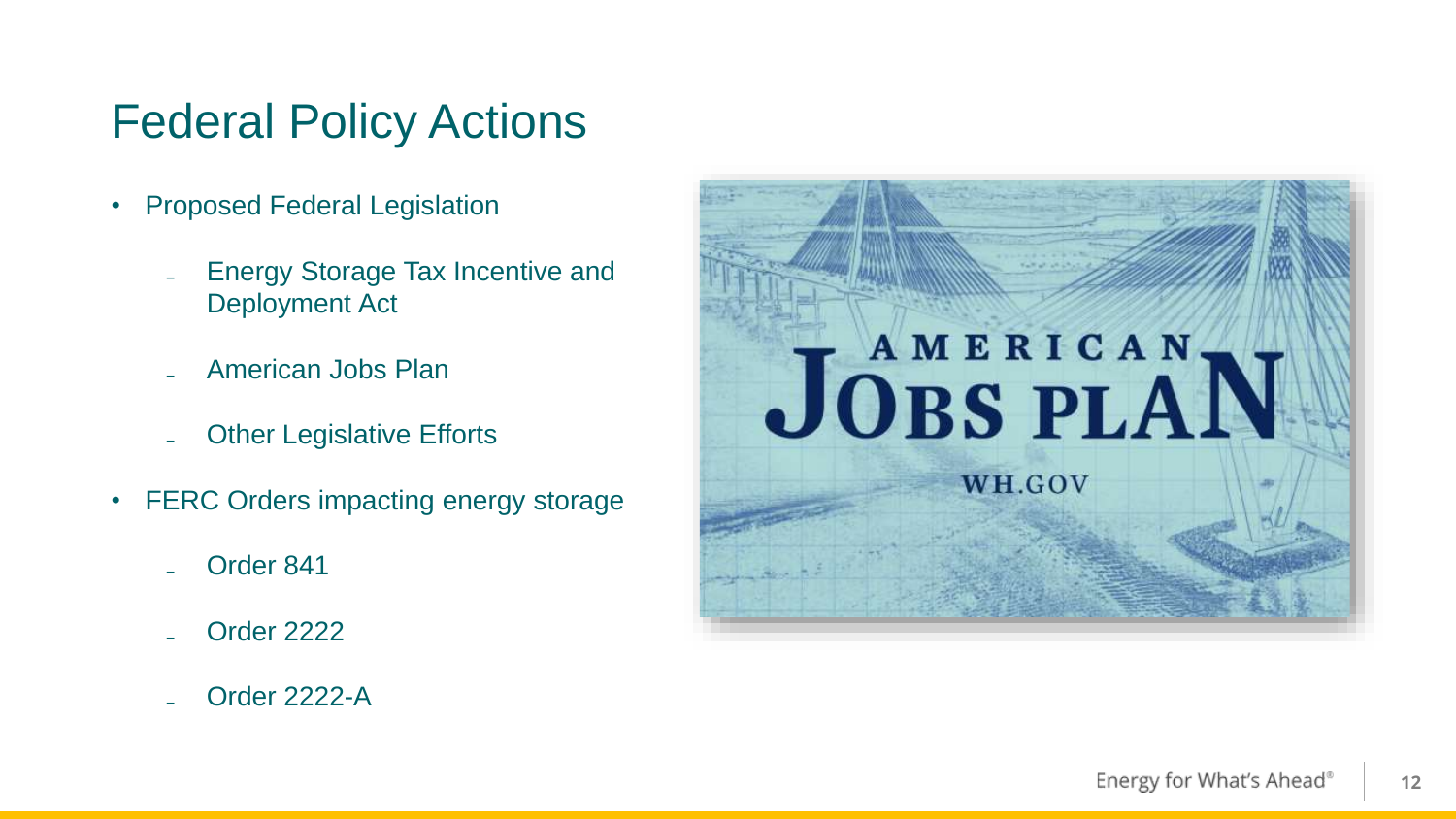# Different Models of Utility Management of BTM Storage

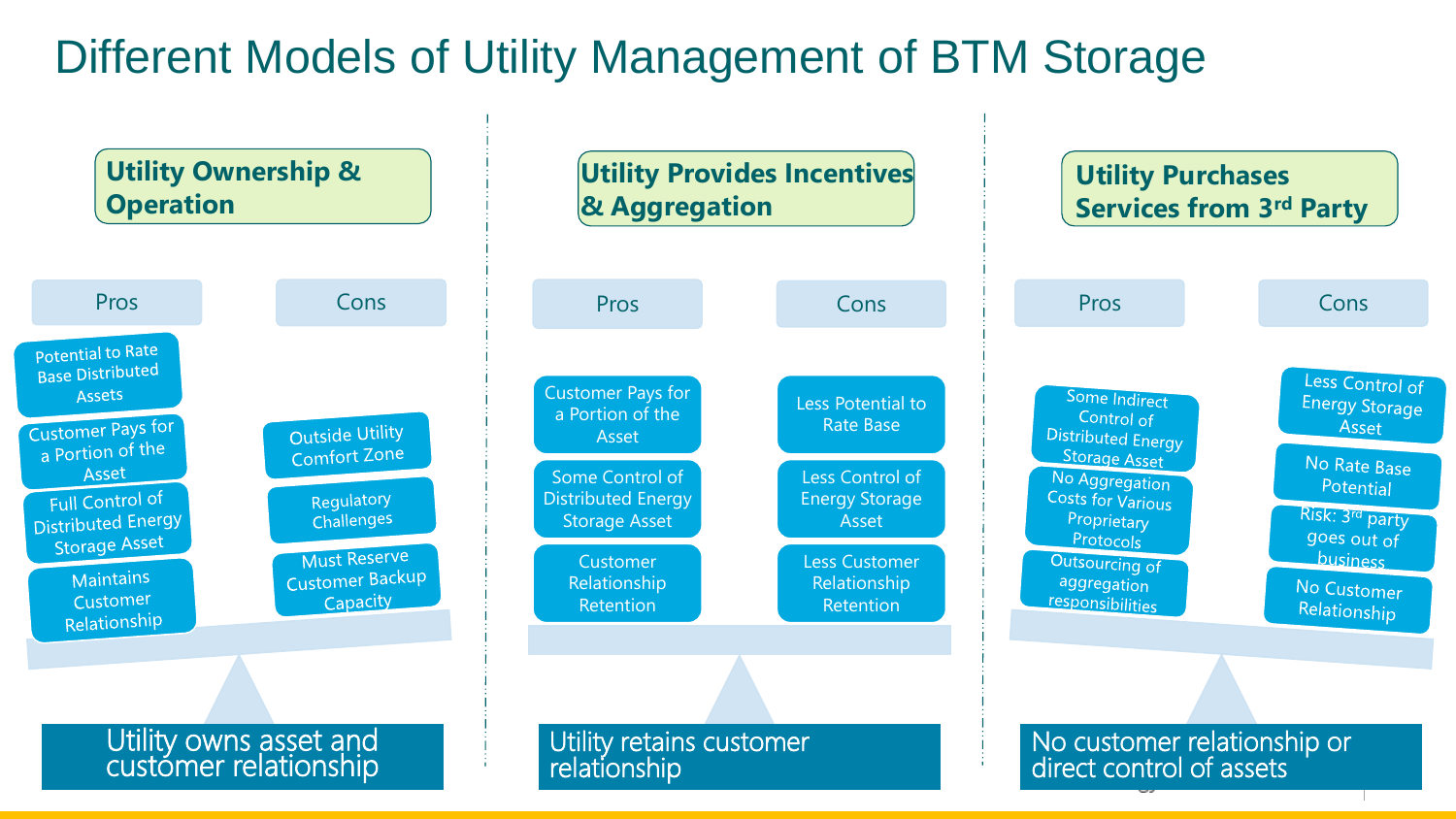**Key Takeaways**



### **Growth**

Annual U.S. battery storage market projected to grow 2.7 times by 2026.

## **Leadership**

California is the top energy storage state in the US followed by Massachusetts.

## **Trends**

Federal and state policy continues to push for battery storage expansion.

### **Opportunities**

Number/scale of utility driven BTM programs will expand, given growing demand and mandates.